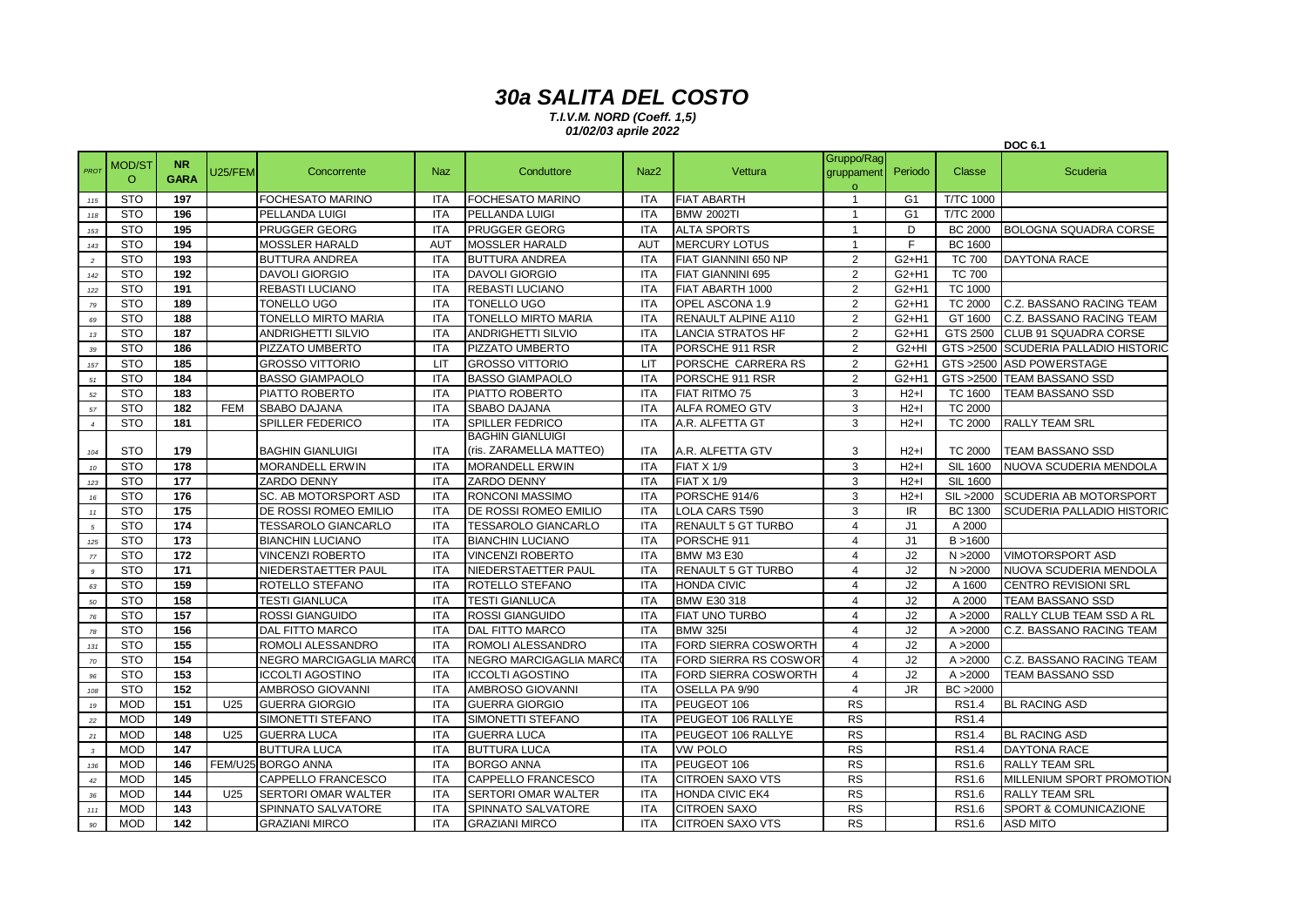| 15          | <b>MOD</b>               | 141        |            | <b>MAGRI MAURIZIO</b>                          | <b>ITA</b>               | <b>MAGRI MAURIZIO</b>                          | <b>ITA</b>               | PEUGEOT 106 RALLYE         | <b>RS</b>                              | RS1.6               |                                       |
|-------------|--------------------------|------------|------------|------------------------------------------------|--------------------------|------------------------------------------------|--------------------------|----------------------------|----------------------------------------|---------------------|---------------------------------------|
| $14$        | <b>MOD</b>               | 139        |            | <b>CAPPELLO MARCO</b>                          | <b>ITA</b>               | <b>CAPPELLO MARCO</b>                          | <b>ITA</b>               | <b>HONDA CIVIC EK4</b>     | <b>RS</b>                              | RS1.6               | MILLENIUM SPORT PROMOTION             |
| 55          | <b>MOD</b>               | 138        |            | MOSCARDI LUCIANO                               | <b>ITA</b>               | MOSCARDI LUCIANO                               | <b>ITA</b>               | <b>RENAULT CLIO</b>        | <b>RS</b>                              | <b>RS2.0</b>        |                                       |
| 135         | <b>MOD</b>               | 137        |            | <b>GSCHNELL ELMAR</b>                          | <b>ITA</b>               | <b>GSCHNELL ELMAR</b>                          | <b>ITA</b>               | <b>HONDA CIVIC</b>         | <b>RS</b>                              | <b>RS2.0</b>        | NUOVA SCUDERIA MENDOLA                |
| $40\,$      | <b>MOD</b>               | 136        |            | FRANCHINI NICHOLAS                             | <b>ITA</b>               | <b>FRANCHINI NICHOLAS</b>                      | <b>ITA</b>               | HONDA CIVIC TYPE R         | <b>RS</b>                              | <b>RS2.0</b>        | <b>ALBY RACING TEAM</b>               |
| $33\,$      | <b>MOD</b>               | 135        |            | <b>FILIPPI PARIDE</b>                          | <b>ITA</b>               | <b>FILIPPI PARIDE</b>                          | <b>ITA</b>               | HONDA CIVIC TYPE R         | <b>RS</b>                              | <b>RS2.0</b>        | ASD HISTORIKA MOTORSPORT              |
| 141         | <b>MOD</b>               | 134        |            | <b>TACCHINI MARIO</b>                          | <b>ITA</b>               | <b>TACCHINI MARIO</b>                          | <b>ITA</b>               | PEUGEOT 308 GTI            | <b>RS</b>                              | RSTB <sub>1.6</sub> | SCUDERIA VESUVIO                      |
| $112$       | <b>MOD</b>               | 133        |            | <b>GANZ NICOLA</b>                             | <b>ITA</b>               | <b>GANZ NICOLA</b>                             | <b>ITA</b>               | MINI COOPER S              | <b>RS</b>                              | RSTB1.6             |                                       |
| $\sqrt{24}$ | <b>MOD</b>               | 132        | <b>FEM</b> | <b>DAVI ESTER</b>                              | <b>ITA</b>               | <b>DAVI ESTER</b>                              | <b>ITA</b>               | PEUGEOT 106 RALLYE         | <b>RS Plus</b>                         | RS1.4Plus           |                                       |
| 110         | <b>MOD</b>               | 131        |            | SPINNATO FILIPPO                               | <b>ITA</b>               | <b>SPINNATO FILIPPO</b>                        | <b>ITA</b>               | PEUGEOT 106                | RS Plus                                | RS1.4Plus           | SPORT & COMUNICAZIONE                 |
| 140         | <b>MOD</b>               | 129        |            | <b>GSCHNELL DIETMAR</b>                        | <b>ITA</b>               | <b>GSCHNELL DIETMAR</b>                        | <b>ITA</b>               | PEUGEOT 106 RALLYE         | RS Plus                                | RS1.4Plus           | NUOVA SCUDERIA MENDOLA                |
| $\epsilon$  | <b>MOD</b>               | 128        |            | <b>BAU' REMIGIO</b>                            | <b>ITA</b>               | <b>BAU' REMIGIO</b>                            | <b>ITA</b>               | PEUGEOT 208 GTI            | RS Plus                                | RS1.6Plus           | <b>RALLT TEAM SRL</b>                 |
| $_{\rm 32}$ | <b>MOD</b>               | 127        |            | <b>NEGRENTE LUCA</b>                           | <b>ITA</b>               | <b>NEGRENTE LUCA</b>                           | <b>ITA</b>               | <b>CITROEN C2</b>          | <b>RS Plus</b>                         | RS1.6Plus           | DAYTONA RACE                          |
| $_{\rm 37}$ | <b>MOD</b>               | 126        |            | <b>VIOLA ALEX</b>                              | <b>ITA</b>               | <b>VIOLA ALEX</b>                              | ITA                      | <b>HONDA CIVIC</b>         | RS Plus                                | RS1.6Plus           | <b>ALBY RACING TEAM</b>               |
| $71\,$      | <b>MOD</b>               | 125        |            | <b>GALBASSINI ANGELO</b>                       | <b>ITA</b>               | <b>GALBASSINI ANGELO</b>                       | <b>ITA</b>               | HONDA CIVIC TYPE R         | RS Plus                                | RS2.0Plus           |                                       |
| 117         | <b>MOD</b>               | 124        |            | PILOTTO ADRIANO                                | <b>ITA</b>               | PILOTTO ADRIANO                                | <b>ITA</b>               | HONDA CIVIC TYPE R         | <b>RS Plus</b>                         | RS2.0Plus           | <b>VIMOTORSPORT ASD</b>               |
| 128         | <b>MOD</b>               | 123        |            | <b>BOMMARTINI MATTEO</b>                       | <b>ITA</b>               | <b>BOMMARTINI MATTEO</b>                       | <b>ITA</b>               | HONDA CIVIC TYPE R         | RS Plus                                |                     | RS2.0Plus BL RACING ASD               |
| 66          | <b>MOD</b>               | 122        |            | WINKLER HELMUT                                 | <b>ITA</b>               | <b>WINKLER HELMUT</b>                          | <b>ITA</b>               | RENAULT CLIO CUP           | RS Plus                                |                     | RS2.0Plus NUOVA SCUDERIA MENDOLA      |
| $18\,$      | <b>MOD</b>               | 121        |            | <b>KRANER STEFANO</b>                          | <b>ITA</b>               | <b>KRANER STEFANO</b>                          | <b>ITA</b>               | <b>RENAULT CLIO SPORT</b>  | RS Plus                                |                     | RS2.0Plus DESTRA 4 SRL                |
| 85          | <b>MOD</b>               | 119        |            | <b>GROSSI GIANLUCA LUIGI</b>                   | <b>ITA</b>               | <b>GROSSI GIANLUCA LUIGI</b>                   | <b>ITA</b>               | <b>RENAULT CLIO RS</b>     | RS Plus                                |                     | RS2.0Plus GRETA RACING LUCANIA ASD    |
| 46          | <b>MOD</b>               | 118        |            | CENEDESE IVANO                                 | <b>ITA</b>               | <b>CENEDESE IVANO</b>                          | <b>ITA</b>               | <b>RENAULT CLIO</b>        | RS Plus                                |                     | RS2.0Plus SUPERCHALLENGE              |
| 150         | <b>MOD</b>               | 117        |            | "AGNO"                                         | <b>ITA</b>               | "AGNO"                                         | <b>ITA</b>               | MINI COOPER S              | RS Plus                                | RSTB1.6Plus         |                                       |
| $12$        | <b>MOD</b>               | 116        |            | MARTUCCI ANGELO                                | <b>ITA</b>               | <b>MARTUCCI ANGELO</b>                         | <b>ITA</b>               | <b>SEAT IBIZA</b>          | RS Plus                                |                     | RSD2.0Plus GRETA RACING LUCANIA ASD   |
| 64          | <b>MOD</b>               | 115        |            | <b>TORMEN ALAIN</b>                            | <b>ITA</b>               | <b>TORMEN ALAIN</b>                            | <b>ITA</b>               | RENAULT CLIO CUP           | RS Cup                                 | Cup                 | SPORT & COMUNICAZIONE                 |
| 91          | <b>MOD</b>               | 114        |            | LAFFRANCHI FRANCESCO                           | <b>ITA</b>               | LAFFRANCHI FRANCESCO                           | <b>ITA</b>               | ALFA ROMEO 147 GTA         | RS Cup                                 | Cup                 | ASD HISTORIKA MOTORSPORT              |
|             | <b>MOD</b>               | 113        |            | FERRANTE RICCARDO                              | <b>ITA</b>               | <b>FERRANTE RICCARDO</b>                       | <b>ITA</b>               | <b>RENAULT CLIO</b>        | RS Cup                                 | Turbocup2           |                                       |
| 159         | <b>MOD</b>               | 112        |            | DAL PONTE GIOVANNI B.                          | <b>ITA</b>               | DAL PONTE GIOVANNI B.                          | <b>ITA</b>               | <b>SEAT LEON</b>           | RS Cup                                 | Turbocup2           |                                       |
| 152         | <b>MOD</b>               | 111        |            | <b>GOSIO VIRGILIO</b>                          | <b>ITA</b>               | <b>GOSIO VIRGILIO</b>                          | <b>ITA</b>               | <b>AUDI RS3 LMS</b>        | RS Cup                                 |                     | Turbocup2 ELITE MOTORSPORT            |
| 154         | <b>MOD</b>               | 109        |            | PARRINO ROSARIO                                | <b>ITA</b>               | PARRINO ROSARIO                                | <b>ITA</b>               | <b>CUPRA TCR</b>           | RS Cup                                 | Turbocup2           |                                       |
| 106         | <b>MOD</b>               | 108        |            | <b>CIOFFI ALBERTO</b>                          | <b>ITA</b>               | <b>CIOFFI ALBERTO</b>                          | <b>ITA</b>               | MINI J.C.W.                | RS Cup                                 | Turbocup2           |                                       |
| 73          | <b>MOD</b>               | 107        |            | <b>LEARDINI ALEX</b>                           | <b>ITA</b>               | <b>LEARDINI ALEX</b>                           | <b>ITA</b>               | SEAT LEON CUP R. MK3       | RS Cup                                 |                     | Turbocup2 ASD HISTORIKA MOTORSPORT    |
| $17\,$      | <b>MOD</b><br><b>MOD</b> | 106<br>105 | U25        | VALENTE GIACOMO                                | <b>ITA</b><br><b>ITA</b> | <b>VALENTE GIACOMO</b>                         | <b>ITA</b><br><b>ITA</b> | <b>CITROEN SAXO VTS</b>    | <b>PROD Serie</b>                      | 1600<br>1600        | <b>RALLY TEAM SRL</b>                 |
| 61<br>124   | <b>MOD</b>               | 104        | U25        | <b>KUNTER PHILIPP</b><br><b>ZAMBON GIACOMO</b> | <b>ITA</b>               | <b>KUNTER PHILIPP</b><br><b>ZAMBON GIACOMO</b> | <b>ITA</b>               | PEUGEOT 106<br>PEUGEOT 106 | <b>PROD Serie</b><br><b>PROD Serie</b> | 1600                | RACING TEAM MERANO<br><b>ASD MITO</b> |
| 59          | <b>MOD</b>               | 103        |            | <b>MARCANTE MICHELE</b>                        | <b>ITA</b>               | <b>MARCANTE MICHELE</b>                        | <b>ITA</b>               | PEUGEOT 106 RALLYE         | <b>PROD Serie</b>                      | 1600                | COMPANY RALLY TEAM ASD                |
| 65          | <b>MOD</b>               | 102        |            | SARTORI ALESSANDRO                             | <b>ITA</b>               | SARTORI ALESSANDRO                             | <b>ITA</b>               | PEUGEOT 106 16V            | <b>PROD Serie</b>                      | 1600                |                                       |
| 94          | <b>MOD</b>               | 101        |            | <b>AGOSTI ALBERTO</b>                          | <b>ITA</b>               | <b>AGOSTI ALBERTO</b>                          | <b>ITA</b>               | <b>HONDA CIVIC</b>         | <b>PROD Serie</b>                      | 1600                | <b>CENTRO REVISIONI SRL</b>           |
| 129         | <b>MOD</b>               | 99         |            | CONSOLATI VALERIO                              | <b>ITA</b>               | CONSOLATI VALERIO                              | <b>ITA</b>               | <b>HONDA CIVIC EK4</b>     | <b>PROD Serie</b>                      | 1600                | <b>BL RACING ASD</b>                  |
| 113         | <b>MOD</b>               | 98         |            | DE BASTIANI REMO                               | <b>ITA</b>               | DE BASTIANI REMO                               | <b>ITA</b>               | <b>HONDA CIVIC EK4</b>     | <b>PROD Serie</b>                      | 1600                | VIMOTORSPORT ASD                      |
| 86          | <b>MOD</b>               | 97         |            | CATTAZZO FLAVIO                                | <b>ITA</b>               | CATTAZZO FLAVIO                                | <b>ITA</b>               | <b>RENAULT CLIO</b>        | <b>PROD Serie</b>                      | 2000                |                                       |
| 147         | <b>MOD</b>               | 96         |            | FEM/U25 BATTAGLIN ERIKA                        | <b>ITA</b>               | <b>BATTAGLIN ERIKA</b>                         | <b>ITA</b>               | PEUGEOT 106 S16            | N                                      | 1600                | <b>RALLY TEAM SRL</b>                 |
| 146         | <b>MOD</b>               | 95         |            | <b>FAVARO ELIA</b>                             | <b>ITA</b>               | <b>FAVARO ELIA</b>                             | <b>ITA</b>               | PEUGEOT 106                | N                                      | 1600                | VIMOTORSPORT ASD                      |
| $\sqrt{45}$ | <b>MOD</b>               | 94         |            | <b>VETTOREL FABRIZIO</b>                       | <b>ITA</b>               | <b>VETTOREL FABRIZIO</b>                       | <b>ITA</b>               | PEUGEOT 106                | N                                      | 1600                | <b>BL RACING ASD</b>                  |
| $95\,$      | <b>MOD</b>               | 93         |            | DALL'OSTO NICOLA                               | <b>ITA</b>               | DALL'OSTO NICOLA                               | <b>ITA</b>               | <b>RENAULT CLIO RS</b>     | ${\sf N}$                              | 2000                | SPORT & COMUNICAZIONE                 |
| 88          | <b>MOD</b>               | 92         |            | AGOSTI ALESSANDRO                              | <b>ITA</b>               | AGOSTI ALESSANDRO                              | <b>ITA</b>               | HONDA CIVIC TYPE R         | N                                      | 2000                | SUPERCHALLENGE                        |
| $30\,$      | <b>MOD</b>               | 91         |            | DELUEG ANDREAS                                 | <b>ITA</b>               | <b>DELUEG ANDREAS</b>                          | <b>ITA</b>               | PEUGEOT 206 CR             | N                                      | 2000                |                                       |
| 127         | <b>MOD</b>               | 89         |            | <b>ACCORSI LORENZO</b>                         | <b>ITA</b>               | <b>ACCORSI LORENZO</b>                         | <b>ITA</b>               | HONDA CIVIC TYPE R         | N                                      | 2000                | <b>BL RACING ASD</b>                  |
| $\sqrt{87}$ | <b>MOD</b>               | 88         |            | FERE' ALEX                                     | <b>ITA</b>               | FERE' ALEX                                     | <b>ITA</b>               | HONDA CIVIC TYPE R         | N                                      | 2000                | SPORT & COMUNICAZIONE                 |
| 62          | <b>MOD</b>               | 87         |            | <b>FUSARO CARMELO</b>                          | <b>ITA</b>               | <b>FUSARO CARMELO</b>                          | <b>ITA</b>               | HONDA CIVIC TYPE R         | N                                      | 2000                | <b>CENTRO REVISIONI SRL</b>           |
| 126         | <b>MOD</b>               | 86         |            | <b>KRITZINGER HERBERT</b>                      | <b>ITA</b>               | <b>KRITZINGER HERBERT</b>                      | <b>ITA</b>               | <b>RENAULT CLIO</b>        | N                                      | 2000                | <b>DESTRA 4 SRL</b>                   |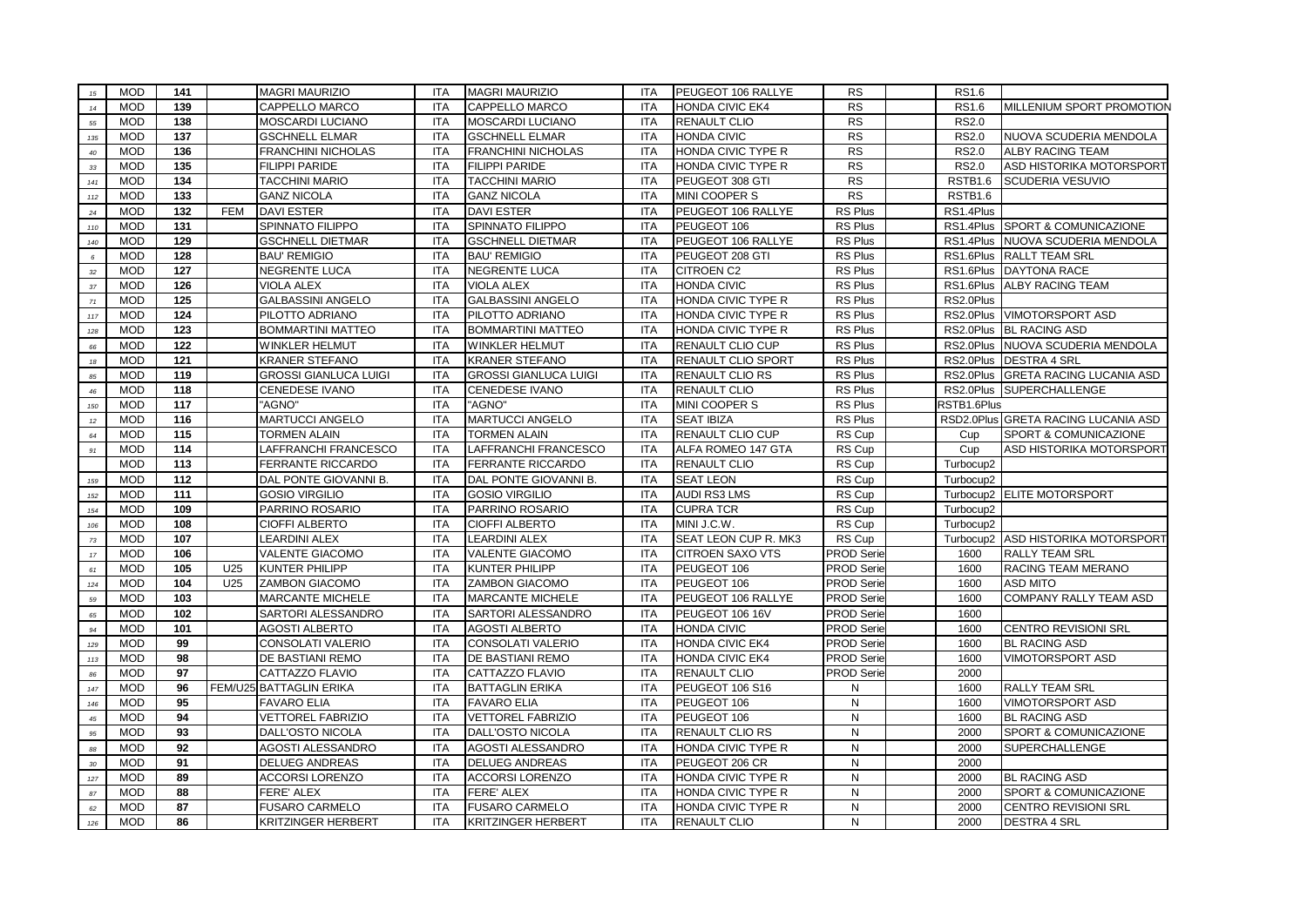| 74               | <b>MOD</b>               | 85       | <b>FEM</b> | PEDRONI GABRIELLA                           | <b>ITA</b>               | PEDRONI GABRIELLA                           | <b>ITA</b>               | MITSUBISHI LANCER EVO IX              | N                                      | >3000           | <b>ENRO COMPETITION SRL</b>          |
|------------------|--------------------------|----------|------------|---------------------------------------------|--------------------------|---------------------------------------------|--------------------------|---------------------------------------|----------------------------------------|-----------------|--------------------------------------|
| 31               | <b>MOD</b>               | 84       |            | POMARAN GIANLUCA                            | <b>ITA</b>               | POMARAN GIANLUCA                            | <b>ITA</b>               | PEUGEOT 106 RALLY                     | PROD Evo                               | 1400            | RALLY CLUB TEAM SSD A RL             |
| 80               | <b>MOD</b>               | 83       |            | <b>GIOVANNINI ANGELO</b>                    | <b>ITA</b>               | <b>GIOVANNINI ANGELO</b>                    | <b>ITA</b>               | PEUGEOT 205 RALLY                     | PROD Evo                               | 1400            | <b>DESTRA 4 SRL</b>                  |
| 120              | <b>MOD</b>               | 82       |            | PILLAN CRISTIANO                            | <b>ITA</b>               | PILLAN CRISTIANO                            | <b>ITA</b>               | OPEL CORSA GSI 16v                    | PROD Evo                               | 1600            |                                      |
| 133              | <b>MOD</b>               | 81       |            | ZANARELLA ANTONIO                           | <b>ITA</b>               | ZANARELLA ANTONIO                           | <b>ITA</b>               | PEUGEOT 106 S16                       | PROD Evo                               | 1600            | <b>RALLY TEAM SRL</b>                |
| $\bf{82}$        | <b>MOD</b>               | 79       |            | <b>BOARON MARCO</b>                         | <b>ITA</b>               | <b>BOARON MARCO</b>                         | <b>ITA</b>               | CITROEN SAXO VTS                      | PROD Evo                               | 1600            | RALLY TEAM SRL                       |
| 105              | <b>MOD</b>               | 78       |            | <b>SCAPIN GAETANO</b>                       | <b>ITA</b>               | <b>SCAPIN GAETANO</b>                       | <b>ITA</b>               | PEUGEOT 106 S16                       | PROD Evo                               | 1600            | POWERSTAGE ASD                       |
| 83               | <b>MOD</b>               | 77       | U25        | NONNATO FILIPPO                             | <b>ITA</b>               | NONNATO FILIPPO                             | <b>ITA</b>               | PEUGEOT 106 RALLYE                    | PROD Evo                               | 1600            | RALLY TEAM SRL                       |
| 151              | <b>MOD</b>               | 76       |            | FRANZONI GIANANTONIO                        | <b>ITA</b>               | FRANZONI GIANANTONIO                        | <b>ITA</b>               | <b>CITROEN SAXO VTS</b>               | PROD Evo                               | 1600            |                                      |
| 156              | <b>MOD</b>               | 75       |            | <b>FERRANTE RAFFAELE</b>                    | <b>ITA</b>               | FERRANTE RAFFAELE                           | <b>ITA</b>               | RENAULT CLIO WILLIAMS                 | PROD Evo                               | 2000            | <b>JULLY RACING ASD</b>              |
| 100              | <b>MOD</b>               | 74       |            | <b>ADAMI DENNYS</b>                         | <b>ITA</b>               | <b>ADAMI DENNYS</b>                         | <b>ITA</b>               | BMW M3                                | PROD Evo                               | >3000           | PINTARALLY MOTORSPORT                |
| $25\,$           | <b>MOD</b>               | 73       |            | <b>LECHNER KEVIN</b>                        | <b>ITA</b>               | <b>LECHNER KEVIN</b>                        | <b>ITA</b>               | BMW M3                                | PROD Evo                               | >3000           |                                      |
| 119              | <b>MOD</b>               | 72       |            | DAL ZOTTO ANDREA                            | <b>ITA</b>               | DAL ZOTTO ANDREA                            | <b>ITA</b>               | RENAULT CLIO S1600                    | Α                                      | 1600            | JULLY RACING ASD                     |
| $\mathfrak{g}_2$ | <b>MOD</b>               | 71       |            | DE PRETTO RENZO                             | <b>ITA</b>               | DE PRETTO RENZO                             | <b>ITA</b>               | PEUGEOT 208 VTI R2                    | Α                                      | 1600            |                                      |
| $43\,$           | <b>MOD</b>               | 59       |            | PAISSAN RENATO                              | <b>ITA</b>               | PAISSAN RENATO                              | <b>ITA</b>               | RENAULT CLIO S1600                    | Α                                      | 1600            | PINTARALLY MOTORSPORT                |
| 137              | <b>MOD</b>               | 58       |            | DAL PONTE ANDREA                            | <b>ITA</b>               | DAL PONTE ANDREA                            | <b>ITA</b>               | RENAULT CLIO S1600                    | Α                                      | 1600            | <b>OMEGA ASD</b>                     |
| 48               | <b>MOD</b>               | 57       |            | <b>FURLAN DIEGO</b>                         | <b>ITA</b>               | <b>FURLAN DIEGO</b>                         | <b>ITA</b>               | <b>RENAULT CLIO</b>                   | A                                      | 2000            | SUPERCHALLENGE                       |
| 103              | <b>MOD</b>               | 56       |            | TOSINI LUCA                                 | <b>ITA</b>               | <b>TOSINI LUCA</b>                          | <b>ITA</b>               | RENAULT CLIO R3                       | A                                      | 2000            | ASD HISTORIKA MOTORSPORT             |
| 34               | <b>MOD</b>               | 55       |            | NEGRENTE DANIELE                            | <b>ITA</b>               | NEGRENTE DANIELE                            | ITA                      | BMW M3                                | $\mathsf{A}$                           | 3000            | <b>DAYTONA RACE</b>                  |
| $27\,$           | <b>MOD</b>               | 54       |            | <b>NADALINI STEFANO</b>                     | <b>ITA</b>               | NADALINI STEFANO                            | <b>ITA</b>               | MITSUBISHI LANCER EVO 8               | $\mathsf{A}$                           | >3000           |                                      |
| 134              | <b>MOD</b>               | 53       |            | PISA RICCARDO                               | <b>ITA</b>               | PISA RICCARDO                               | <b>ITA</b>               | A112 ABARTH                           | E <sub>1</sub>                         | 1150            | <b>OMEGA ASD</b>                     |
| 81               | <b>MOD</b>               | 52       |            | TROLIO ENRICO                               | <b>ITA</b>               | <b>TROLIO ENRICO</b>                        | <b>ITA</b>               | PEUGEOT 106                           | E <sub>1</sub>                         | 1600            | RALLY TEAM SRL                       |
| 155              | <b>MOD</b>               | 51       |            | PICHLER ERWIN                               | <b>ITA</b>               | PICHLER ERWIN                               | <b>ITA</b>               | BMW 320 WTCC                          | E <sub>1</sub>                         | 2000            |                                      |
| 60               | <b>MOD</b>               | 49       |            | PARLATO PAOLO                               | <b>ITA</b>               | PARLATO PAOLO                               | <b>ITA</b>               | RENAULT CLIO                          | E <sub>1</sub>                         | 2000            | SUPERCHALLENGE                       |
| 161              | <b>MOD</b>               | 48       |            | <b>GIAMBRONE CARLO</b>                      | <b>ITA</b>               | <b>GIAMBRONE CARLO</b>                      | <b>ITA</b>               | RENAULT R5 TURBO                      | E <sub>1</sub>                         | 1600Turbo       |                                      |
| $38\,$           | <b>MOD</b>               | 47       |            | POMARAN FEDERICO                            | <b>ITA</b>               | POMARAN FEDERICO                            | <b>ITA</b>               | FIAT UNO TURBO                        | E <sub>1</sub>                         |                 | 1600Turbo ALBY RACING TEAM           |
| 68               | <b>MOD</b>               | 46       |            | ZARPELLON GIUSEPPE                          | <b>ITA</b>               | ZARPELLON GIUSEPPE                          | ITA                      | <b>BMW M3 E30</b>                     | E <sub>1</sub>                         | 3000            | C.Z. BASSANO RACING TEAM             |
| $\overline{7}$   | <b>MOD</b>               | 45       |            | FREITAG HARALD                              | <b>ITA</b>               | FRETIAG HARALD                              | <b>ITA</b>               | OPEL KADETT GTE                       | E <sub>1</sub>                         | 3000            | RACING TEAM MERANO                   |
| 158              | <b>MOD</b>               |          |            |                                             | <b>HRV</b>               | MUHVIC TOMISLAV                             |                          |                                       |                                        |                 |                                      |
| $\boldsymbol{s}$ |                          | 44       |            | MUHVIC TOMISLAV                             |                          |                                             | <b>HRV</b>               | MITSUBUSHI LANCER EVO II              | E <sub>1</sub>                         | >3000           | ANGI MOTORSPORT                      |
|                  | <b>MOD</b>               | 43       | U25        | LAMPRECHT WALTER                            | <b>ITA</b>               | LAMPRECHT WALTER                            | <b>ITA</b>               | <b>BMW 320I</b>                       | E <sub>1</sub>                         | >3000           | RACING TEAM MERANO                   |
| 148              | <b>MOD</b>               | 42       |            | MIGLIUOLO ANTONINO                          | <b>ITA</b>               | MIGLIUOLO ANTONINO                          | <b>ITA</b>               | MITSUBISHI LANCER EVO IX              | E <sub>1</sub>                         | >3000           |                                      |
| $53\,$           | <b>MOD</b>               | 41       |            | <b>BONOLLO NEREO</b>                        | <b>ITA</b>               | <b>BONOLLO NEREO</b>                        | <b>ITA</b>               | FERRARI 458 CHALLENGE                 | GT                                     | <b>CUP</b>      | TEAM BASSANO SSD                     |
| 116              | <b>MOD</b>               | 39       |            | FRIJO SEBASTIANO                            | <b>ITA</b>               | FRIJO SEBASTIANO                            | <b>ITA</b>               | LAMBORGHINI HURACAN                   | GT                                     | GTSupercup      |                                      |
| $44\,$           | <b>MOD</b>               | 38       |            | <b>GAETANI LUCA</b>                         | <b>ITA</b>               | <b>GAETANI LUCA</b>                         | <b>ITA</b>               | FERRARI 488 CHALLENGE                 | GT                                     |                 | <b>GTSupercup GAETANI RACING ASD</b> |
| $35\,$           | <b>MOD</b>               | 37       |            | RAGAZZI ROBERTO                             | <b>ITA</b>               | RAGAZZI ROBERTO                             | <b>ITA</b>               | FERRARI 488 EVO                       | GT                                     |                 | GTSupercup SUPERCHALLENGE            |
| 109              | <b>MOD</b>               | 36       |            | LIEVORE TIZIANO                             | <b>ITA</b>               | LIEVORE TIZIANO                             | <b>ITA</b>               | LAMBORGHINI HURACAN                   | GT                                     | GT <sub>3</sub> |                                      |
| 130              | <b>MOD</b>               | 35       |            | JARACH BRUNO                                | <b>ITA</b>               | JARACH BRUNO                                | <b>ITA</b>               | LAMBORGHINI HURACAN                   | GT                                     | GT <sub>3</sub> |                                      |
| 93               | <b>MOD</b>               | 34       |            | <b>GALLINA LUCIANO</b>                      | <b>ITA</b>               | <b>GALLINA LUCIANO</b>                      | <b>ITA</b>               | Y10 PROTO HAYABUSA                    | E2SH                                   | 1400            | <b>XMOTORS TEAM SRL</b>              |
| 41               | <b>MOD</b>               | 33       |            | STOCKER WERNER                              | <b>ITA</b>               | <b>STOCKER WERNER</b>                       | <b>ITA</b>               | FIAT 850 SPECIAL K.                   | E2SH                                   | 1400            | ALBY RACING TEAM                     |
| $75\,$           | <b>MOD</b>               | 32       |            | SCOPEL ANDREA                               | <b>ITA</b>               | <b>SCOPEL ANDREA</b>                        | <b>ITA</b>               | PEUGEOT 106                           | E <sub>2</sub> SH                      | 1400            | XMOTORS TEAM SRL                     |
| $\bf{26}$        | <b>MOD</b>               | 31       |            | <b>GURSCHLER ROMAN</b>                      | <b>ITA</b>               | <b>GURSCHLER ROMAN</b>                      | <b>ITA</b>               | FIAT 500 HAYABUSA                     | E2SH                                   | 1600            | RACING TEAM MERANO                   |
| 102              | <b>MOD</b>               | 29       |            | <b>GHIRARDO MICHELE</b>                     | <b>ITA</b>               | <b>GHIRARDO MICHELE</b>                     | <b>ITA</b>               | LOTUS EXIGE CUP                       | E2SH                                   | >3000           | VIMOTORSPORT ASD                     |
| 29               | <b>MOD</b>               | 28       |            | DRAGO ANDREA                                | <b>ITA</b>               | DRAGO ANDREA                                | <b>ITA</b>               | <b>ERBARTH R3</b>                     | CN                                     | 1600            | SPORT FAVALE 07 ASD                  |
| 98               | <b>MOD</b>               | 27       |            | CATALANI ANDREA                             | <b>ITA</b>               | CATALANI ANDREA                             | <b>ITA</b>               | OSELLA PA 21/S                        | <b>CN</b>                              | 2000            |                                      |
| 99               | <b>MOD</b>               | 26       |            | DALL'OGLIO ALBERTO                          | <b>ITA</b>               | DALL'OGLIO ALBERTO                          | <b>ITA</b>               | NORMA M20 FC                          | CN                                     | 2000            |                                      |
| 49               | <b>MOD</b>               | 25       |            | SCARAFONE ALBERTO                           | <b>ITA</b>               | SCARAFONE ALBERTO                           | <b>ITA</b>               | <b>OSELLA PA21</b>                    | <b>CN</b>                              | 2000            |                                      |
| 20               | <b>MOD</b>               | 24       |            | <b>GRAZIOSI GIANCARLO</b>                   | <b>ITA</b>               | <b>GRAZIOSI GIANCARLO</b>                   | <b>ITA</b>               | OSELLA PA21/P                         | <b>CN</b>                              | 2000            |                                      |
| $\mathcal{I}$    | <b>MOD</b>               | 23       |            | SPITALER LUTZ                               | <b>ITA</b>               | SPITALER LUTZ                               | <b>ITA</b>               | <b>OSELLA PA 21JRB</b>                | E <sub>2</sub> SC                      | 1400            | NUOVA SCUDERIA MENDOLA               |
| 132<br>28        | <b>MOD</b><br><b>MOD</b> | 22<br>21 |            | <b>DECARLI REMO</b><br><b>VENTURI PAOLO</b> | <b>ITA</b><br><b>ITA</b> | <b>DECARLI REMO</b><br><b>VENTURI PAOLO</b> | <b>ITA</b><br><b>ITA</b> | RADICAL SR4<br>ELIA AVRIO ST09 EVO 18 | E <sub>2</sub> SC<br>E <sub>2</sub> SC | 1400<br>1400    | TEAM BASSANO SSD<br>VIMOTORSPORT ASD |